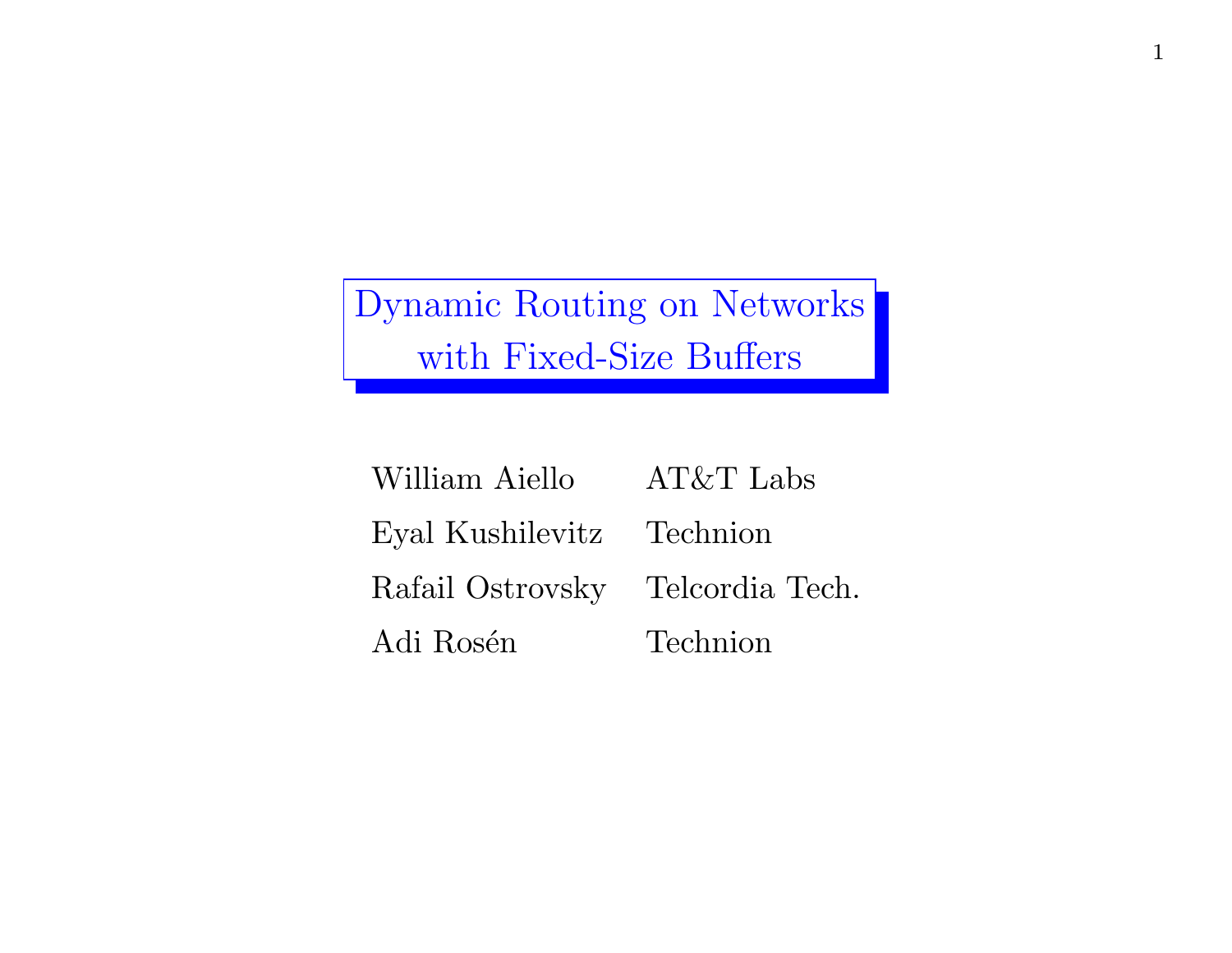### Simple Packet Network Model

- directed graph  $G = (V, E), |V| = n, |E| = m;$
- $d$  longest simple path
- synchronous model
- unit capacity edges 1 packet / time step  $\times$  edge
- a packet  $(s, t, \pi)$ –injected at s and destined for t,
- and routed along the (possibly implicitly) prescribed paths  $(\pi)$
- "store and forward" routing buffers at the tail of edges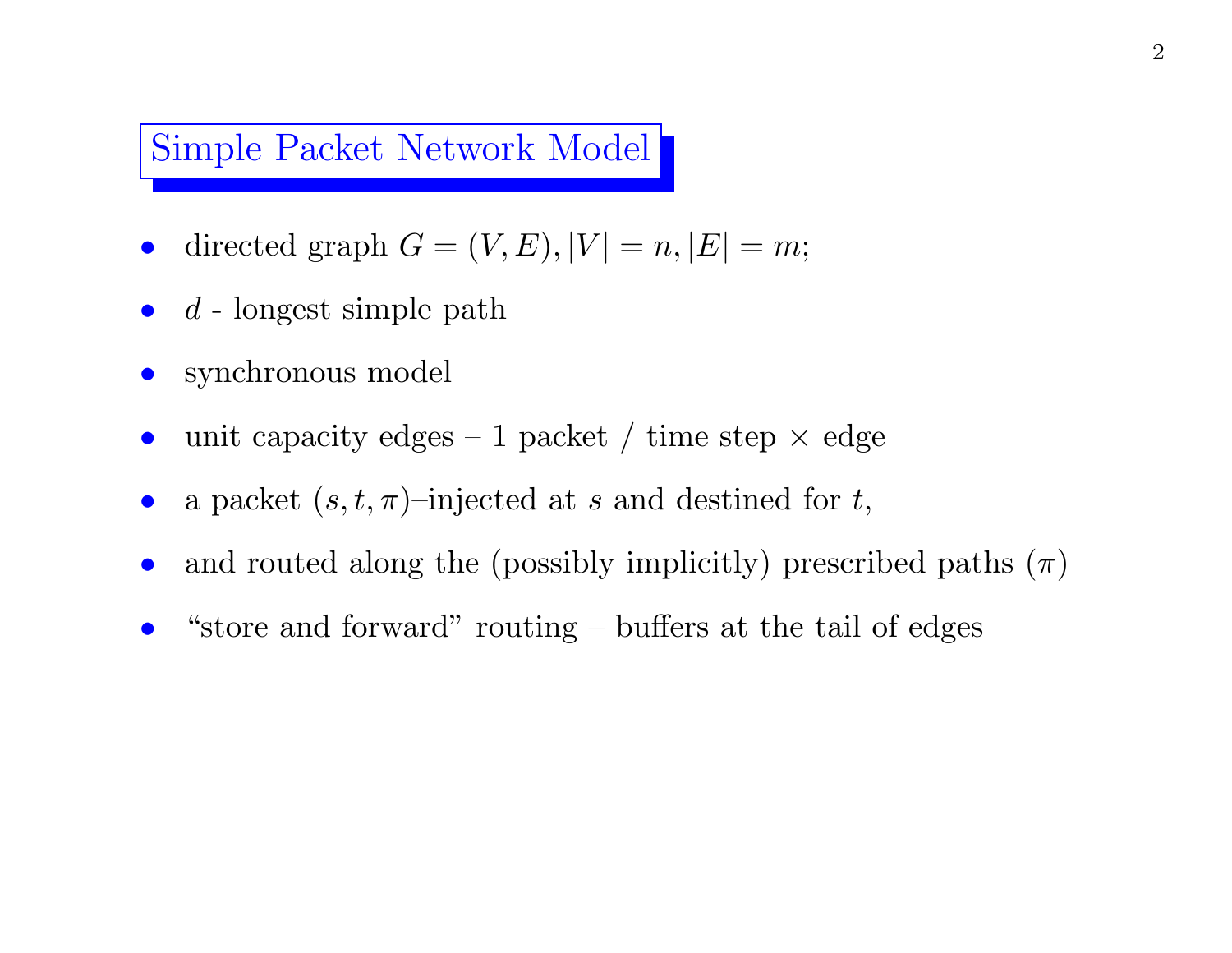Protocol Analysis

Ideally, protocols are:

- online
- $\bullet$  local control

Goal: analyze and compare efficacy of various protocols on various topologies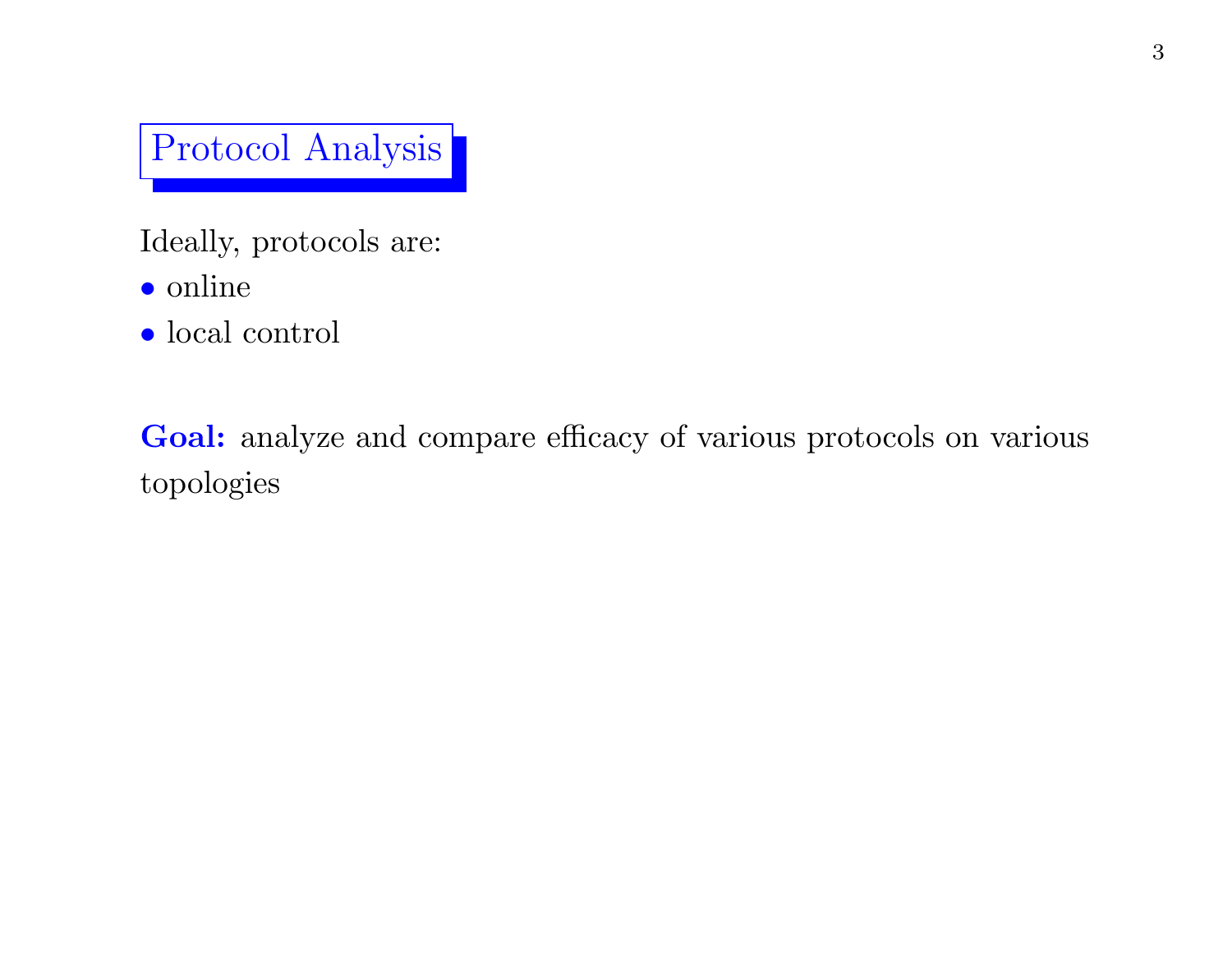## Previous Approaches–Stability Analysis

#### Network Model

- A priori, buffers are assumed to be infinitely large
- No packets are dropped

#### Protocols

- Scheduling algorithm: Method for deciding whether to forward a packet from an output buffer, and if so, which packet
- Greedy scheduling: Always send a packet if there is one to send. If there is more than one, decide which one to send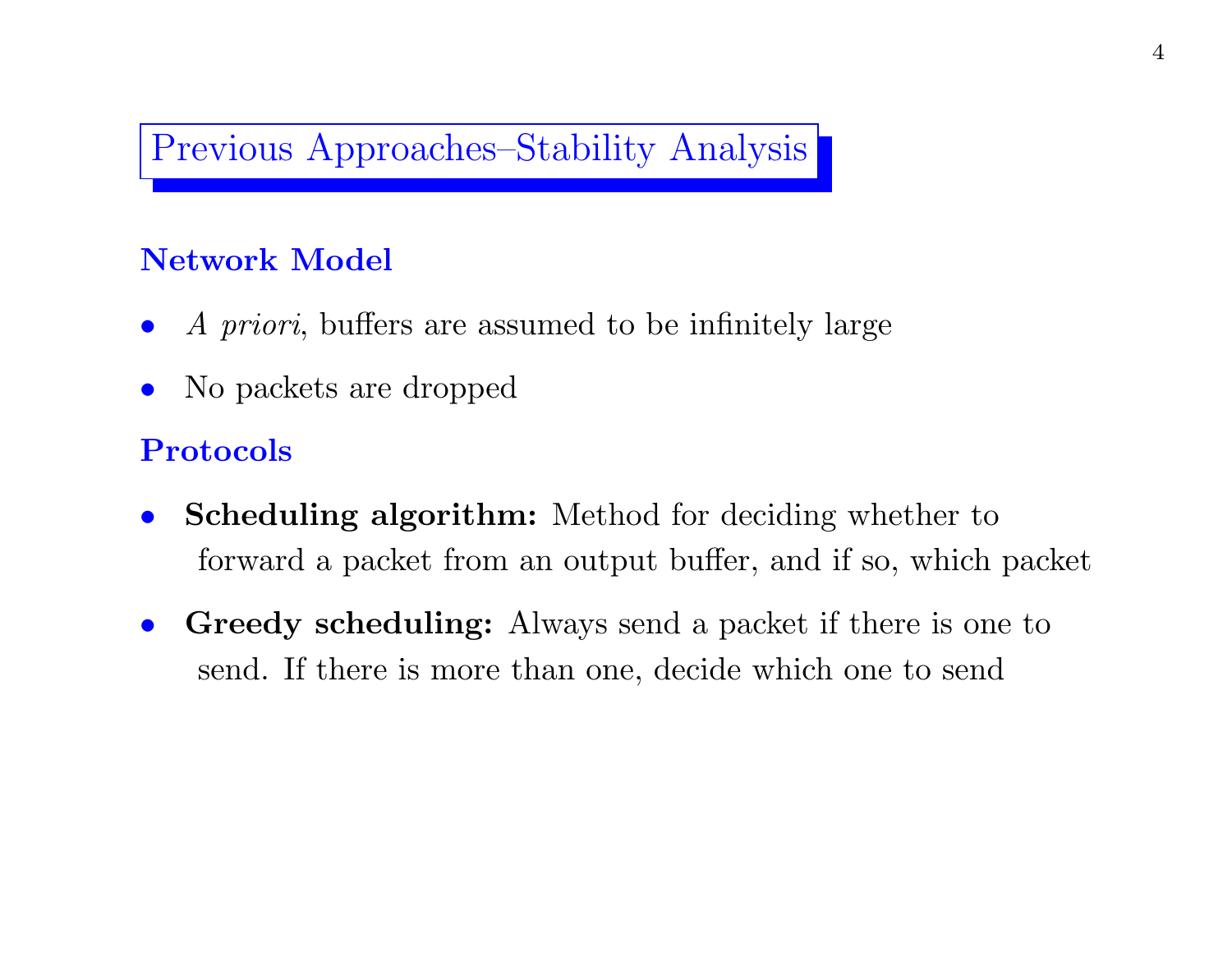# Stability Analysis–cont'd

### Traffic Model

- Queuing Theory: Random arrival process (typically poison) and random destination (typically uniform)
- Adversarial Queuing Theory: Abritrary traffic with the following restiction.

For each edge and during each inteval of time, the number of packets injected during that time interval (that pass through that edge) cannot exceed a certain bound proprtional to the size of that time interval.

### Metric

- Queue size: Maximum number of packets ever in a buffer
- Queuing Theory: Expected Queue Size
- Adversarial Queuing Theory: Worst-Case Queue-Size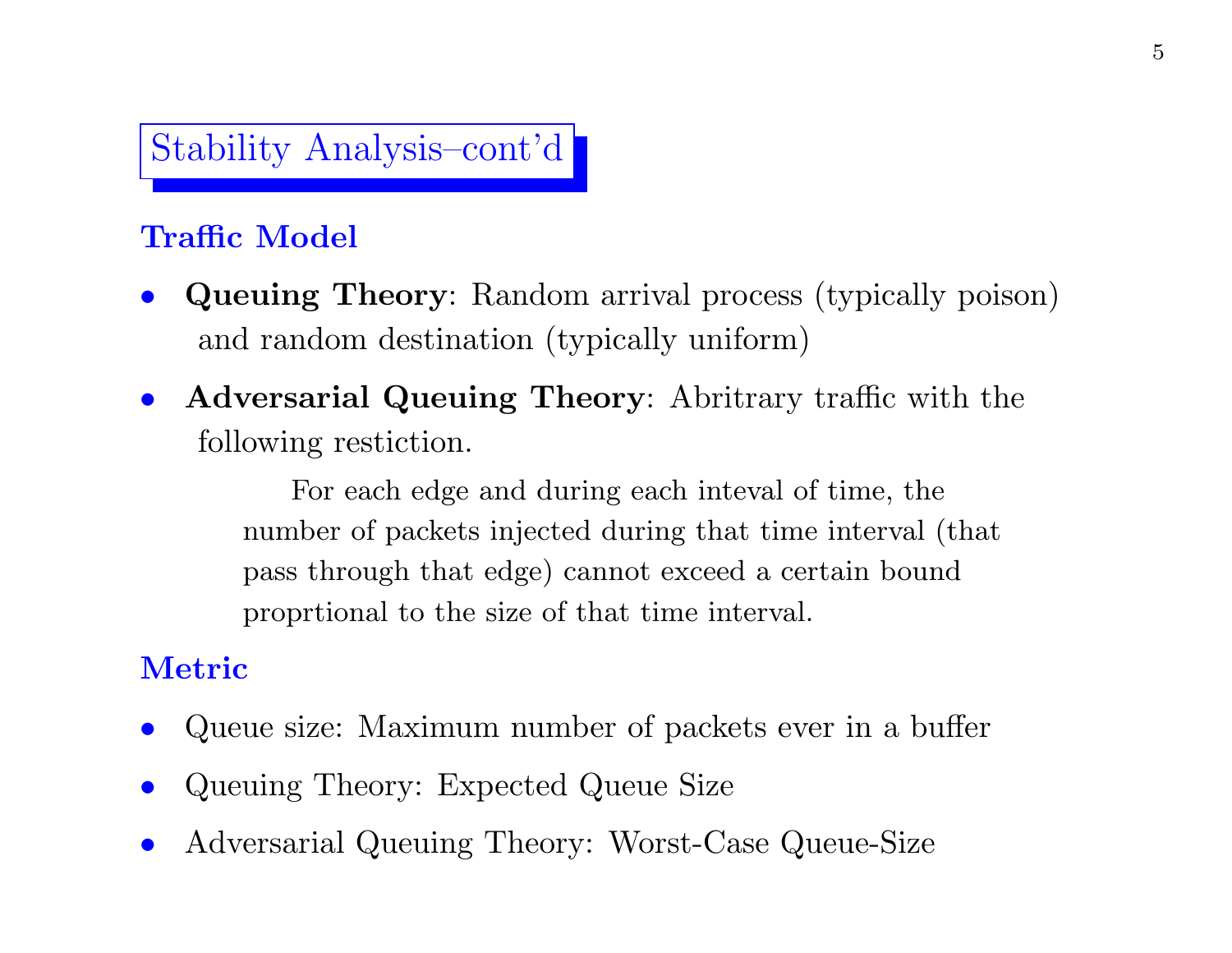## Stable Protocols

- A protocol on a given network is *stable* if the queue size does not grow with time
- In order that there be  $any$  stable protocols, the traffic model cannot inherently overload the network
- For "reasonable" traffic models, the queue size of stable protocols is an increasing function of network parameters
- In AQT, the queue size is at least  $\Omega(d)$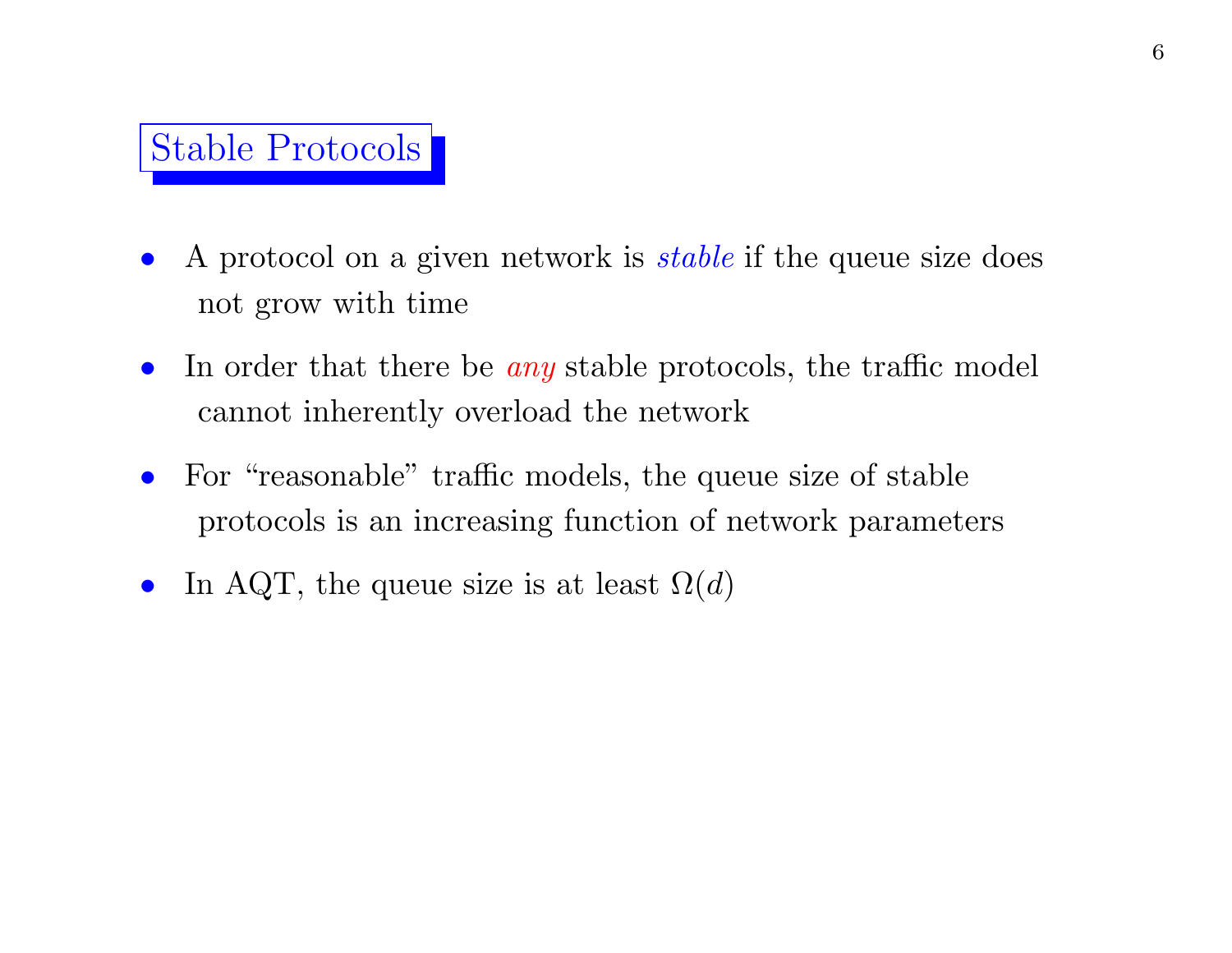## Provisioning Buffer Memory

- With an *a priori* bound on the network size, and
- With an accurate traffic model

The results of stability analysis can be used to bound the memory size needed by routers so that no packet is ever dropped

### Traffic modeling

- What happens when traffic does not follow the model? **Scalability**
- What happens when the network continues to grow?

Empirically in the Internet the size of the buffers and the traffic are such that packets are routinely dropped.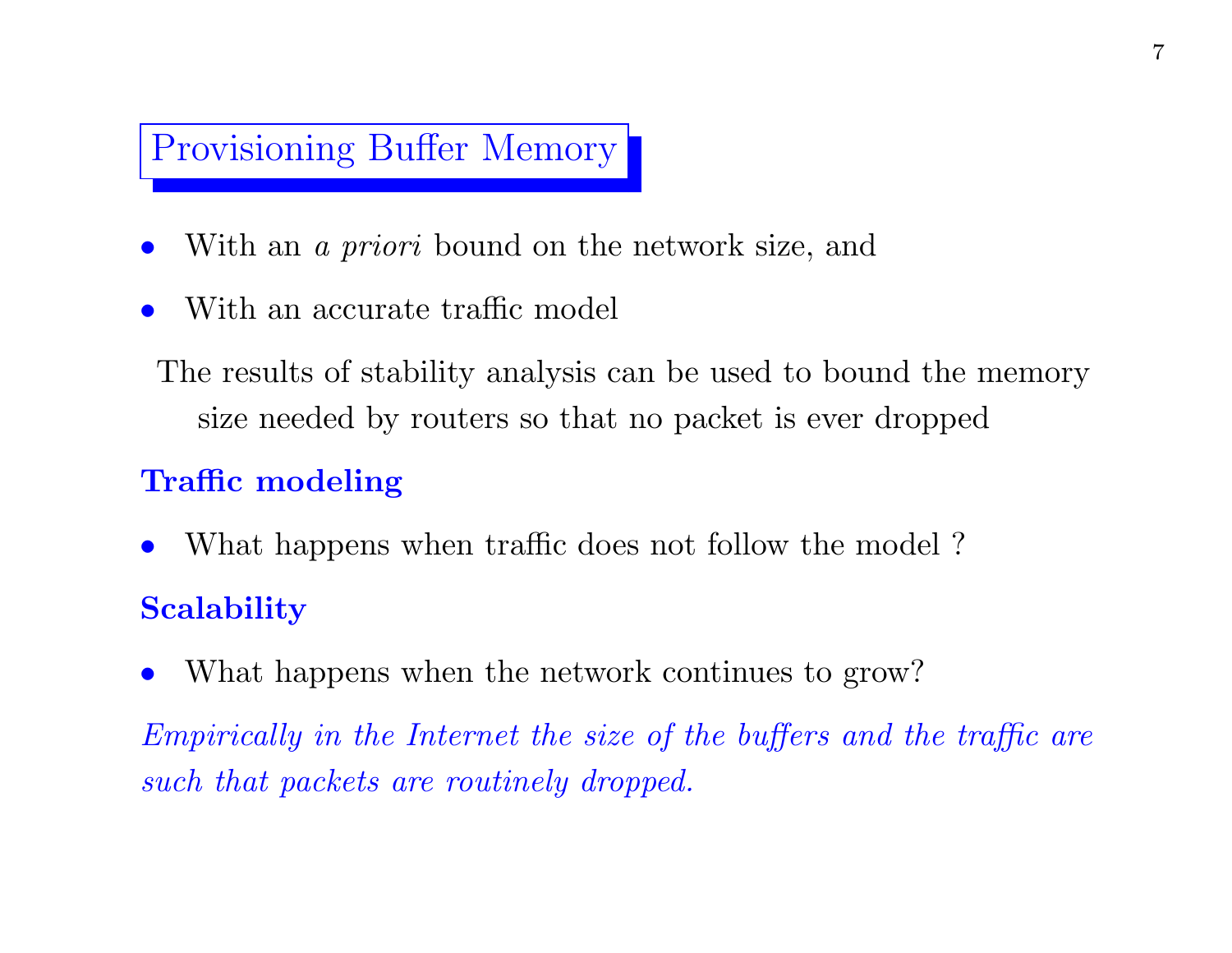## Our Approach: COMPETITIVE NETWORK THROUGHPUT

#### Network Model

Buffers of preallocated size  $B$  - The size  $B$  is a parameter of our model and is independent of network parameters.

#### Protocols

- We require both a scheduling algorithm and a contention resolution algorithm
- Contention Resolution algorithms: Methods for deciding which packets in the input ports to transfer to the output ports and which to drop
	- Geedy Contention Resolution: Do not drop packets unless the output buffer is full
	- Preemptive Contention Resolution: May drop packets already in the buffer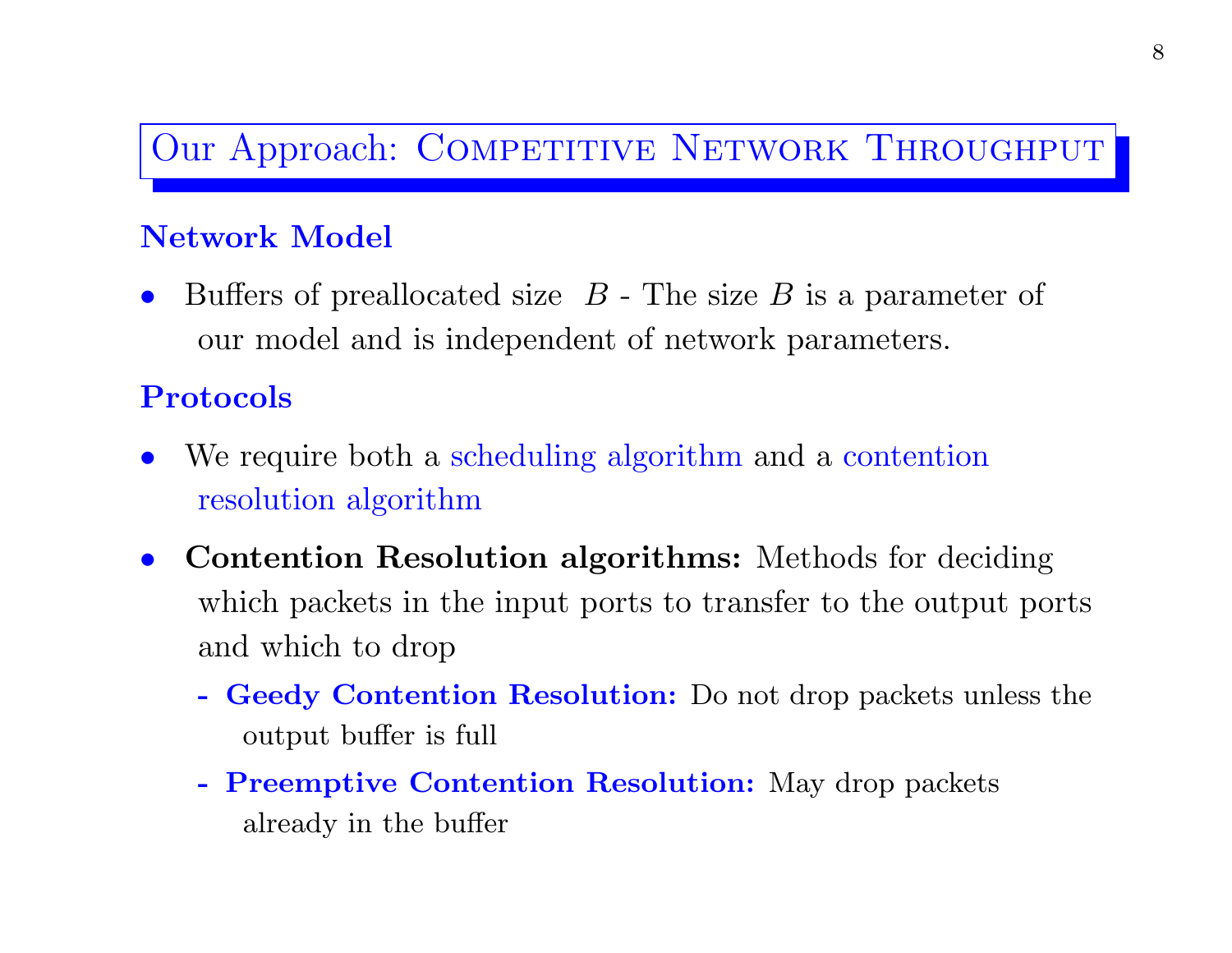# Our Approach–cont'd

## Traffic Model

• Completely arbitrary traffic–no restrictions

### Metric

- Competitive ratio of the throughput
- Must fundamentally deal with effects of dropped packets on throughput in analysis
- No online algorithm can be competitive for the measure of the number of packets dropped

Goal: Use the Competitive Network Throughput model and metric to compare and contrast the performance of various protocols on various network topologies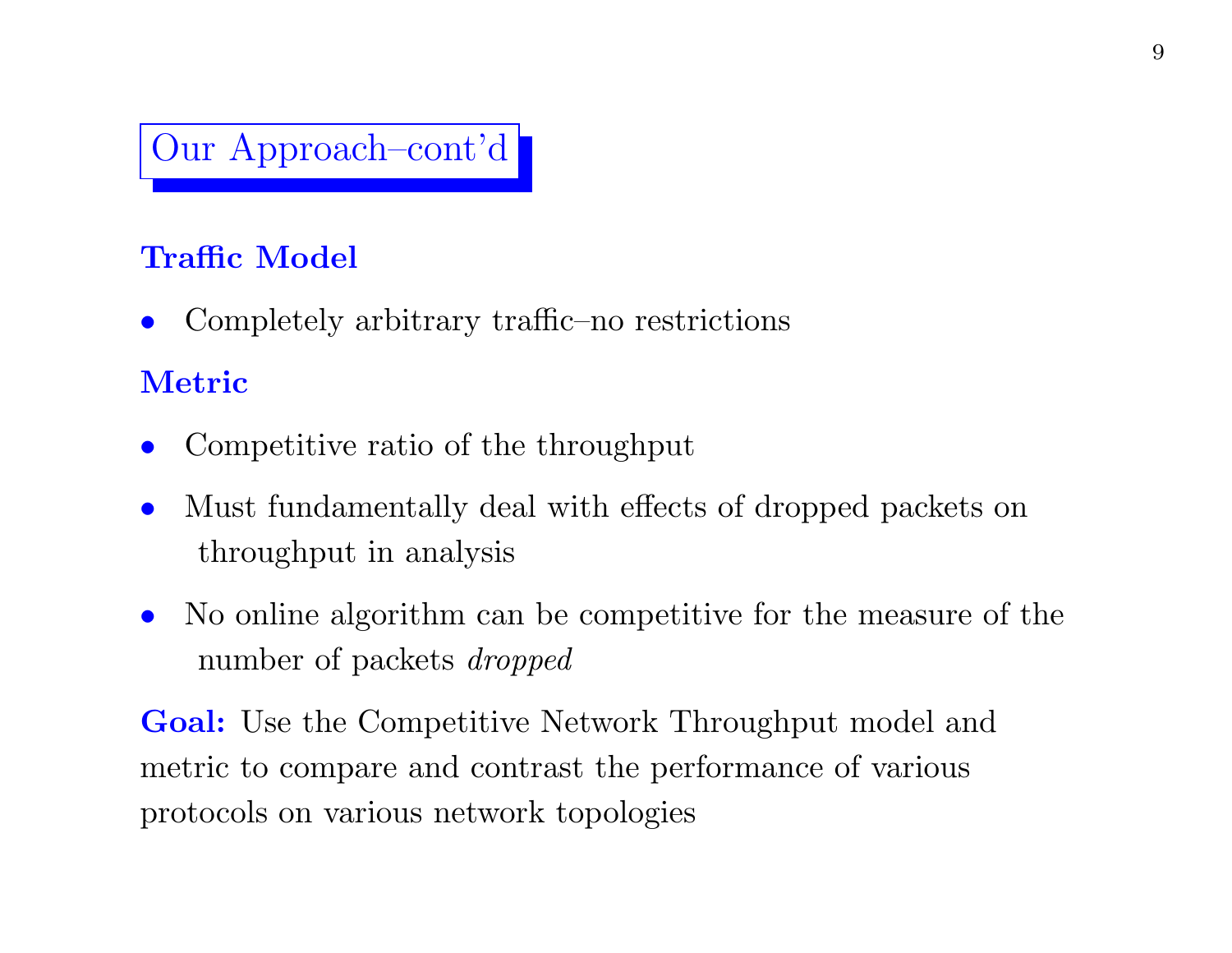## Some Details: Throughput-Competitiveness

Compare the online local protocol to the (utopian) offline clairvoyant algorithm.

- Let  $ADV^t(\sigma)$  be the number of packets delivered by the adversary by time t on traffic  $\sigma$ .
- Let  $P^t(\sigma)$  be the number of packets delivered by P by time t on traffic  $\sigma$ .

A protocol  $P$  is c-throughput-competitive if:  $\forall \sigma \forall t \qquad P^t(\sigma) \geq (1/c) OPT^t(\sigma) - \alpha.$ 

where  $\alpha$  is a constant, independent of the traffic  $\sigma$ .

- Some input traffic sequences inherently have low throughput
- The online algorithm is only penalized when the offline algorithm has high throughput and it has low throughput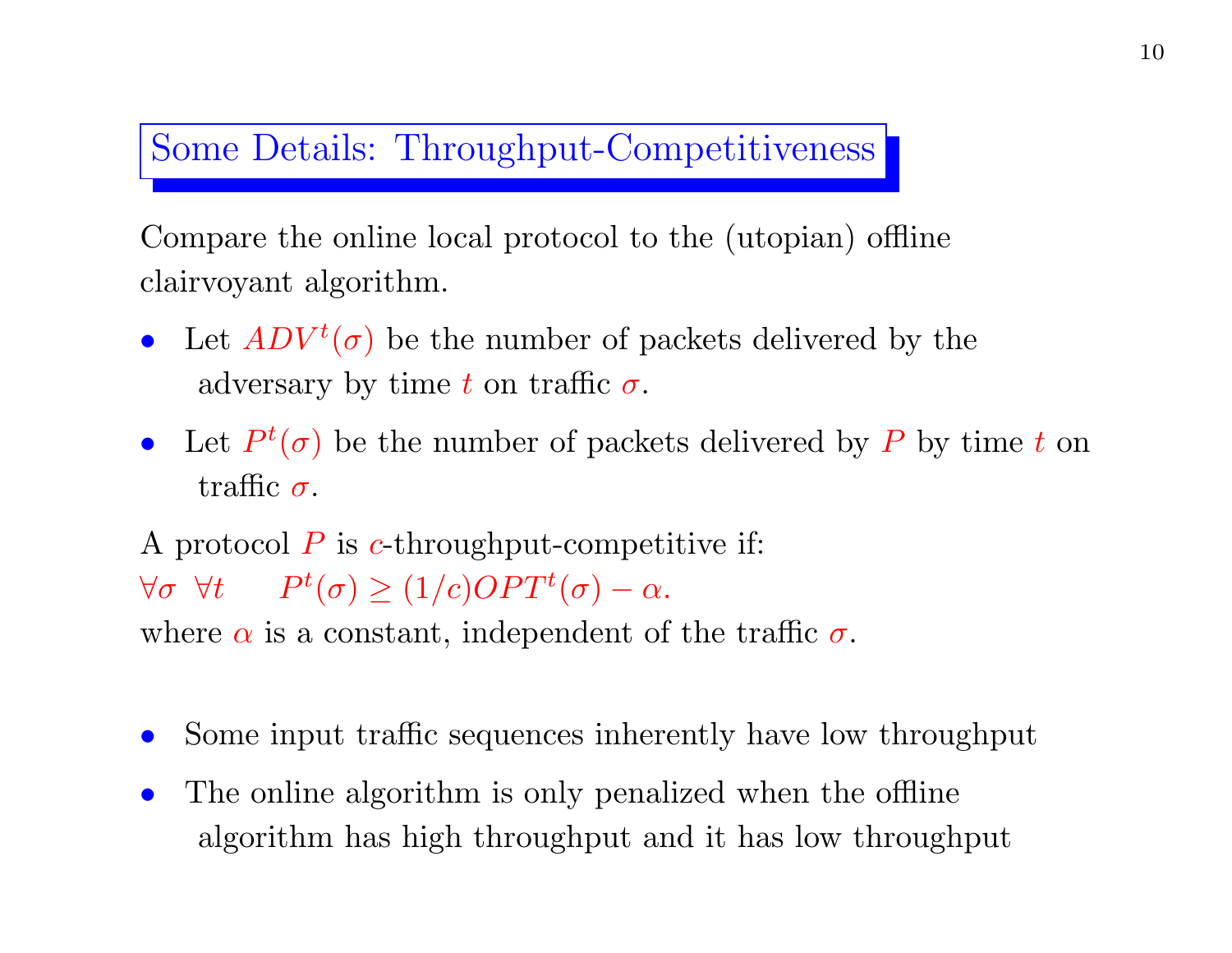## Well-Known Greedy Protocols

Consider the following prioritizaion schemes for

- Scheduling, and
- Preemptive Contention Resolution

NTG - Nearest To Go FFO - Furthest From Origin

FTG - Furthest To Go

NTO - Nearest To Origin

LIS - Longest In System

SIS - Shortest In System

FIFO - First In First Out

• We typically use the same scheme for both scheduling and contention resolution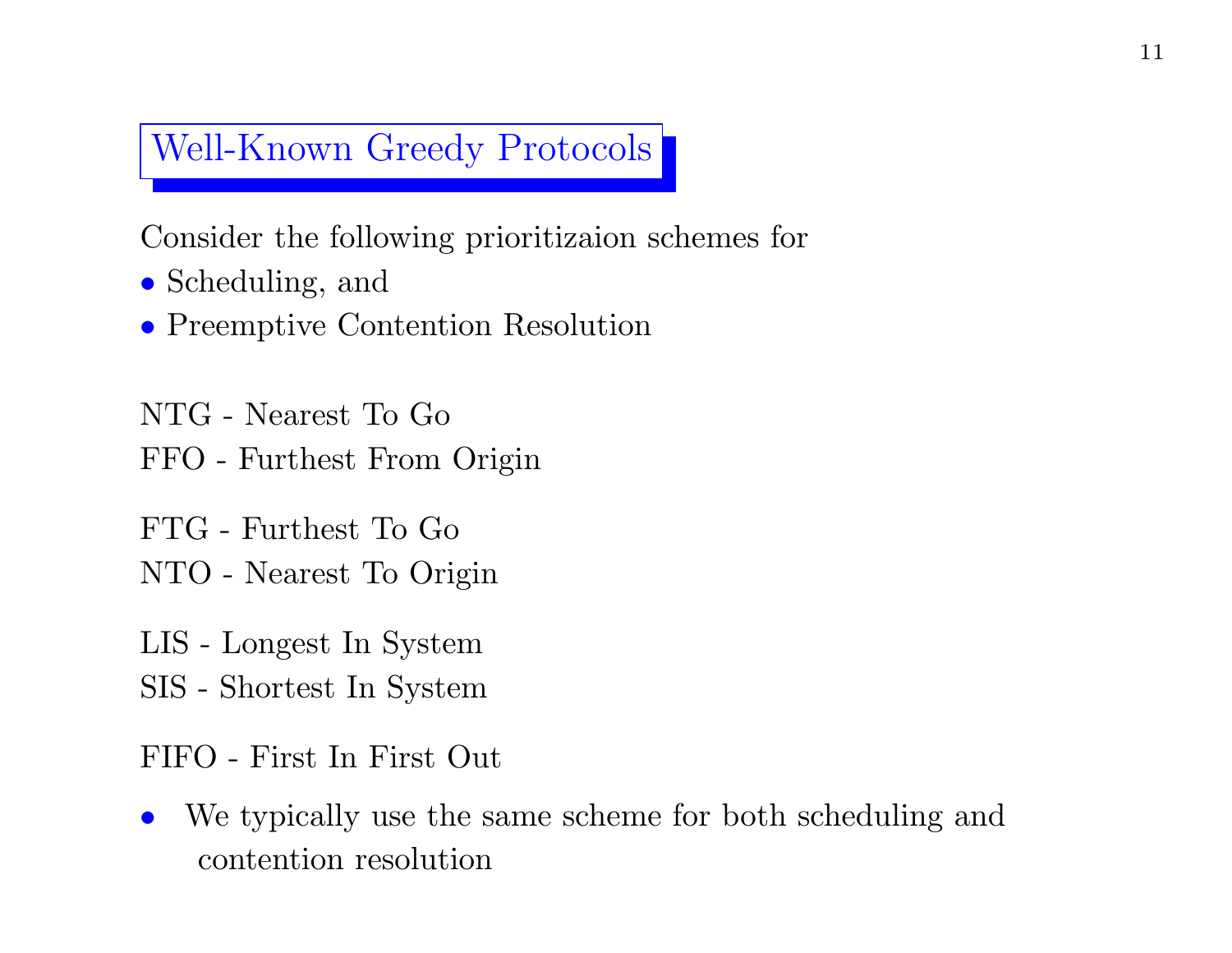## Main Results

- All greedy protocols are competitive on all DAGS: For graph  $G, O(f(G))$ -competitive
- Some greedy protocols are not competitive on networks that contain a cycle:

```
FTG, NTO, SIS, FIFO
```
• Some greedy protocols are competitive on arbitrary networks:

```
NTG, FFO, LIS
```
• For the topology of the line: NTG -  $O(n^{2/3})$ -competitive FTG; LIS -  $\Theta(n)$ -competitive Any greedy protocol is  $\Omega(n^{1/2})$ -competitive.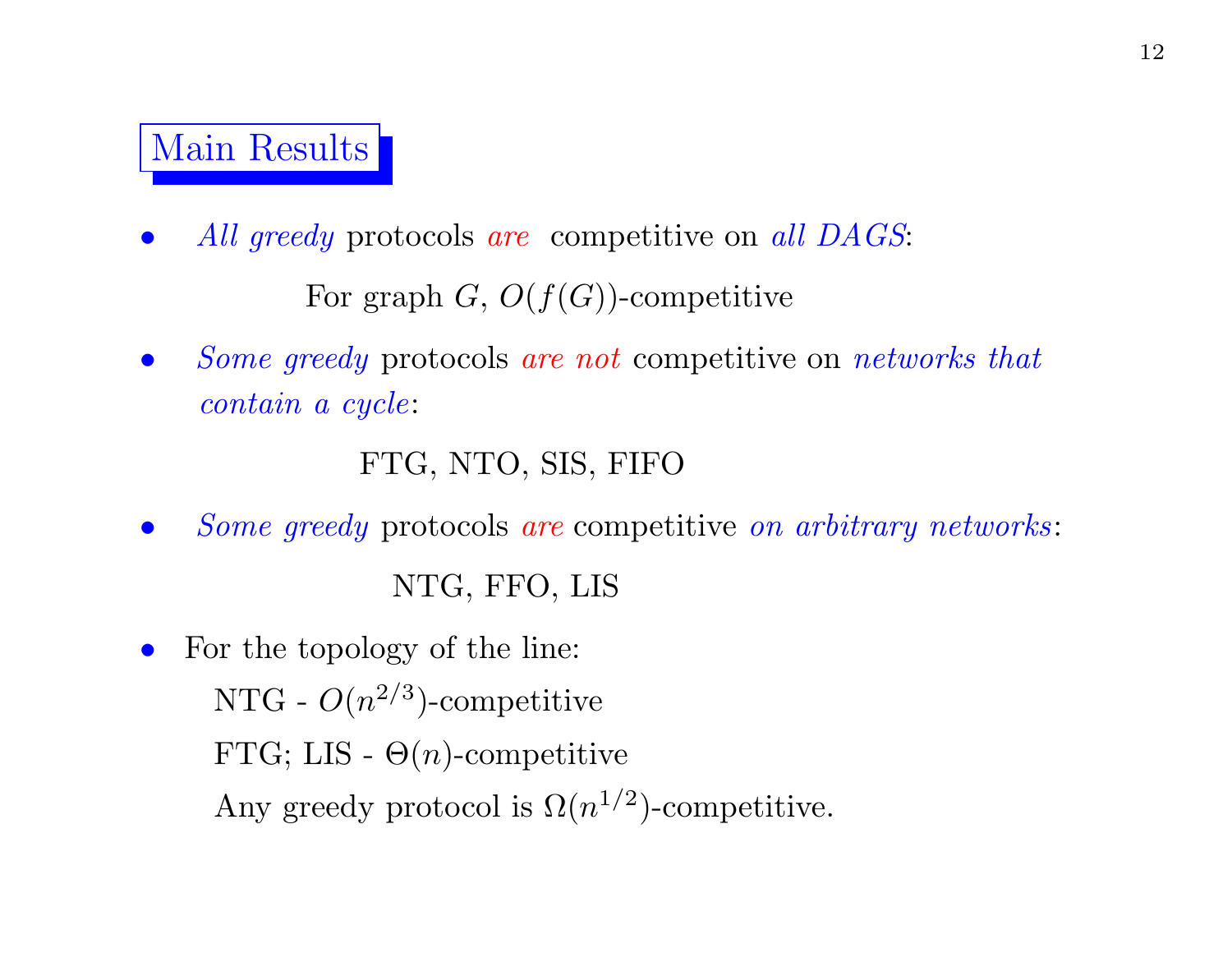

A comparison of several deterministic greedy protocols. The rows denote whether the protocols are throughput-competitive or AQT stable for all networks. [Borodin et al., Andrews et al., Gamarnik] :

|             | <b>NTG</b>           | <b>FFO</b> | <b>FTG</b>           | <b>NTO</b>           | <b>SIS</b> | ${\rm LIS}$          | <b>FIFO</b> |
|-------------|----------------------|------------|----------------------|----------------------|------------|----------------------|-------------|
| stable      | $\rm No$             | No         | $\operatorname{Yes}$ | $\operatorname{Yes}$ | Yes        | $\operatorname{Yes}$ | No          |
| competitive | $\operatorname{Yes}$ | Yes        | $\rm No$             | $\rm No$             | $\rm No$   | $\operatorname{Yes}$ | No          |

• FTG is stable on any topology as long as traffic allows stability [Gamarnik; Andrews et al.];

• NTG can be unstable even at

arbitrary low injection rates [Borodin et al.].

All 4 combinations of stable or unstable with competitive or non-competitive are present!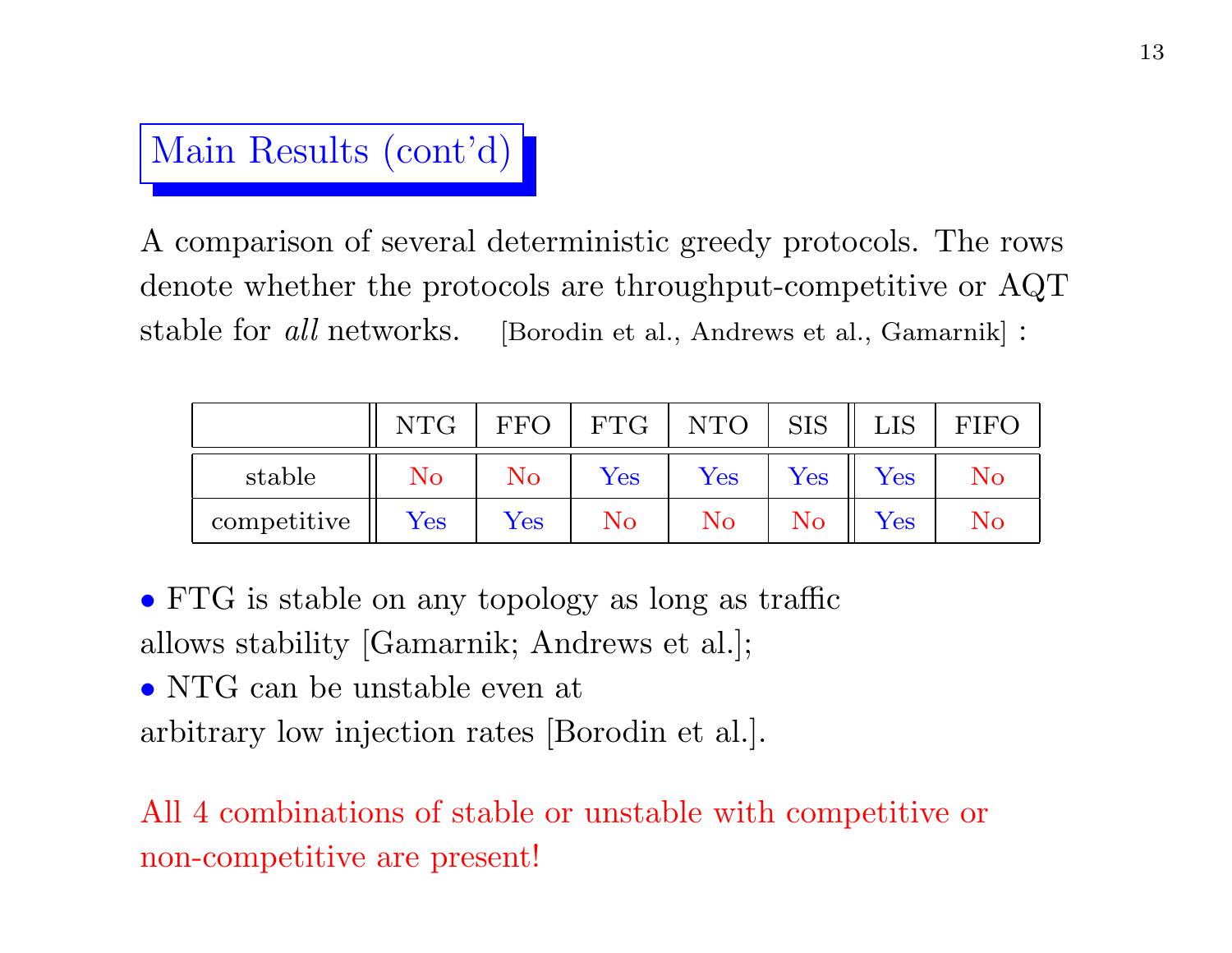

Stability analysis may not be the right means to compare protocols:

- in continuously growing networks,
- with ill-behaved traffic, and
- with buffers that don't scale in size with the network
- the Internet.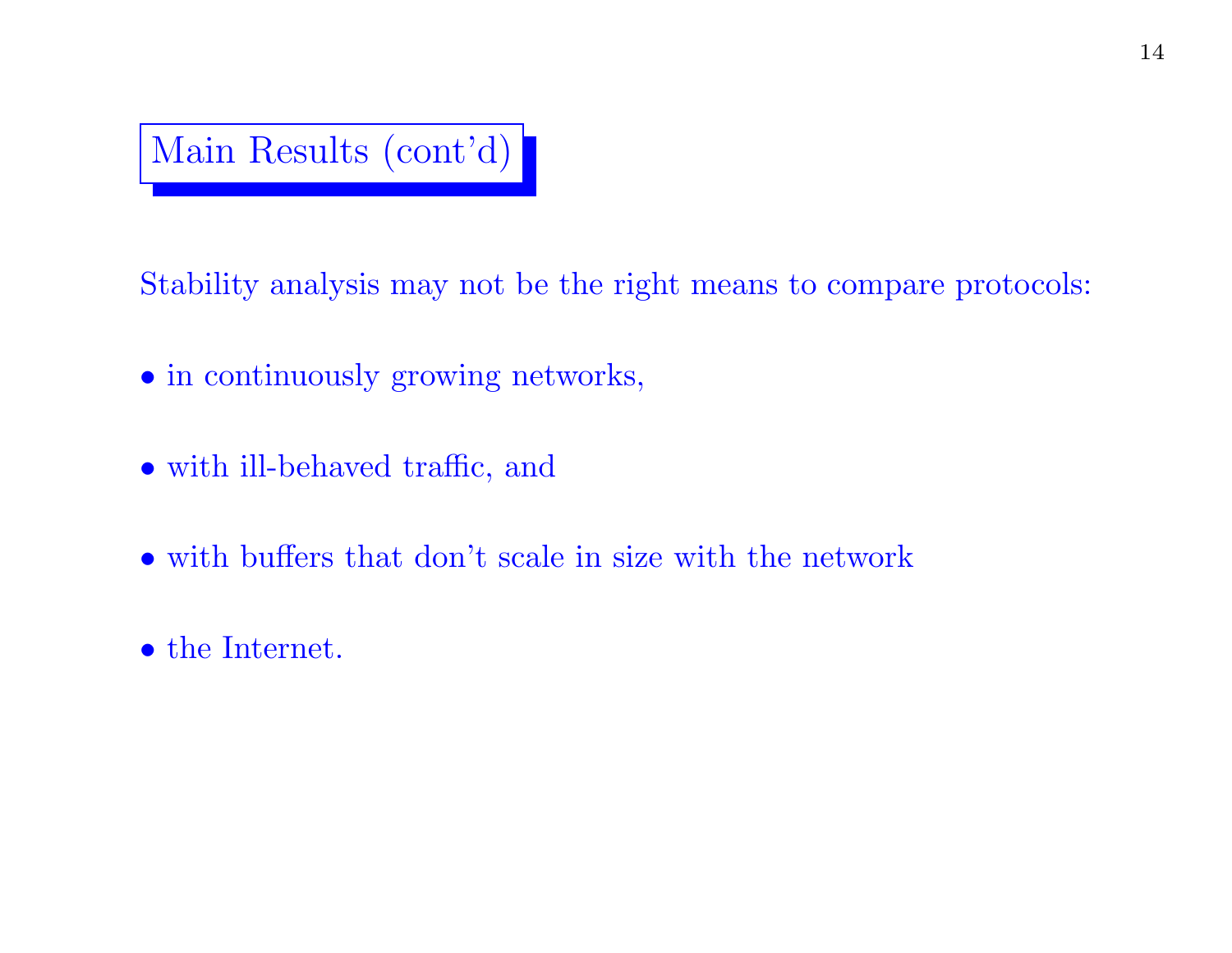

• NTG is Throughput-Competetive on all networkds.

• FTG is NOT Throughput-Competetive on the cycle.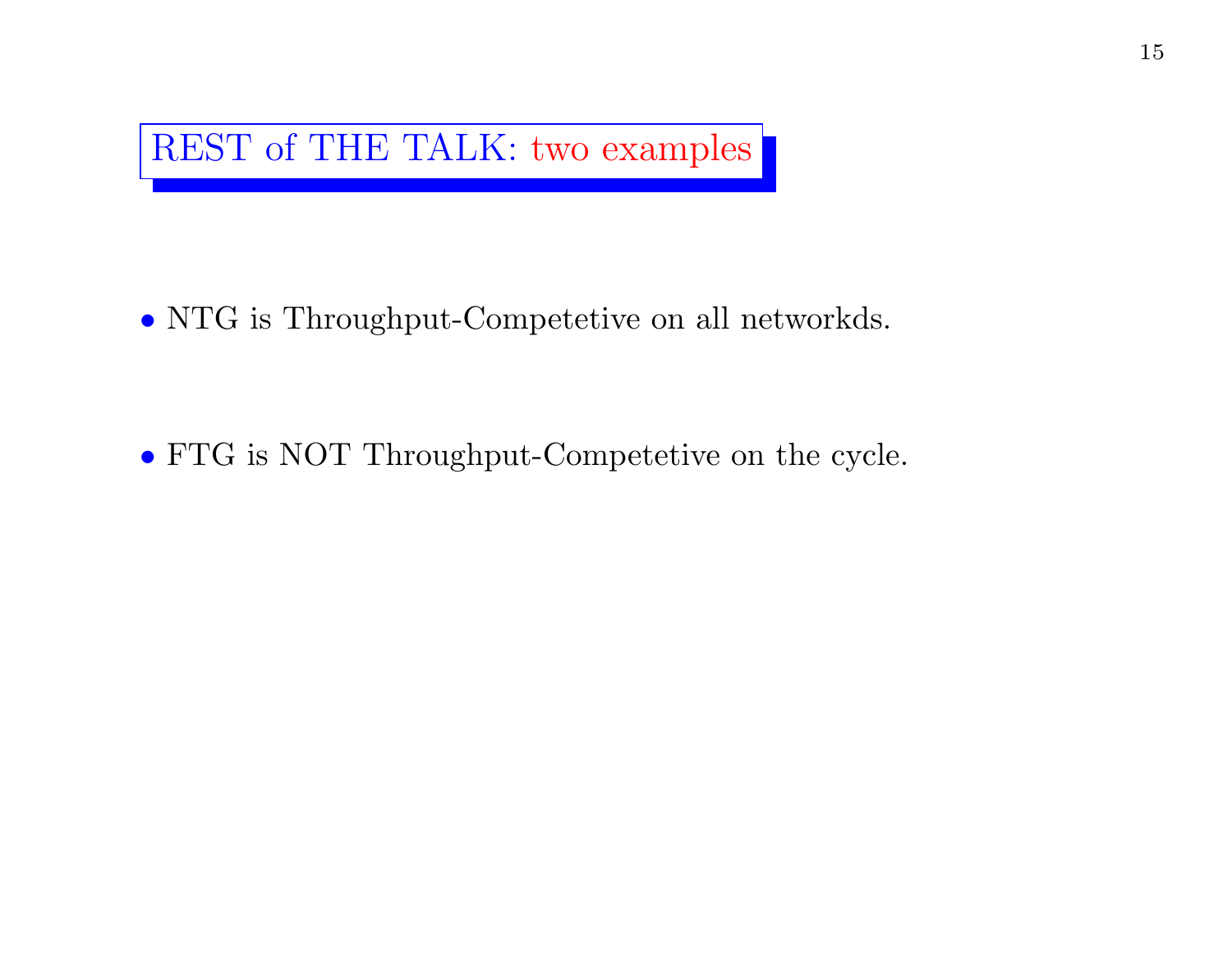## Nearest-To-Go is Throughput Competitive

**Lemma:** If at time t NTG stores k packets, then by time  $t + dB$  it delivers at least  $\min\{k, B\}$  packets.

#### Proof:

 $\ell_{\tau}$  - shortest distance-to-destination in network at time  $\tau$ .

If  $\ell_{\tau} = 1$ , a packet is delivered at time  $\tau + 1$ .

If  $\ell_{\tau} > 1, \ell_{\tau+1} < \ell_{\tau}$ .

Therefore at least one packet is delivered within d time steps.

Number of packets in the system drops below  $\min\{k, B\}$  only by packet arrival.

 $\Box$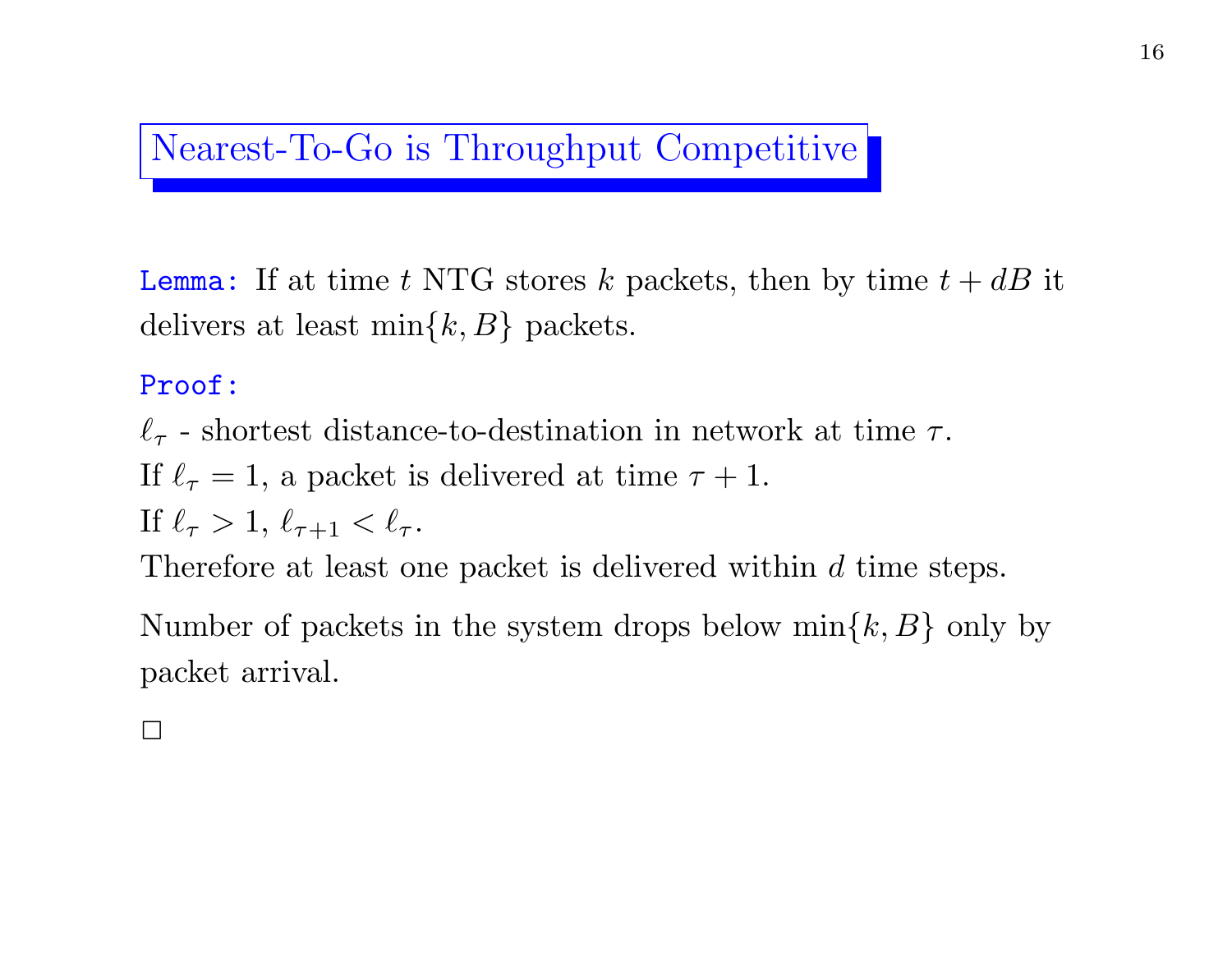## Nearest-To-Go (cont.)

#### definitions:

• weight of packet  $p$  -

$$
weight(p) = \begin{cases} 1 & \text{if } p \text{ delivered by adversary} \\ 0 & \text{otherwise} \end{cases}
$$

- Frame  $j [(j-1)dB + 1, jdB)$
- $a_j$  total weight of packets injected in frame j.
- $b_j$  number of packets delivered by NTG in frame j.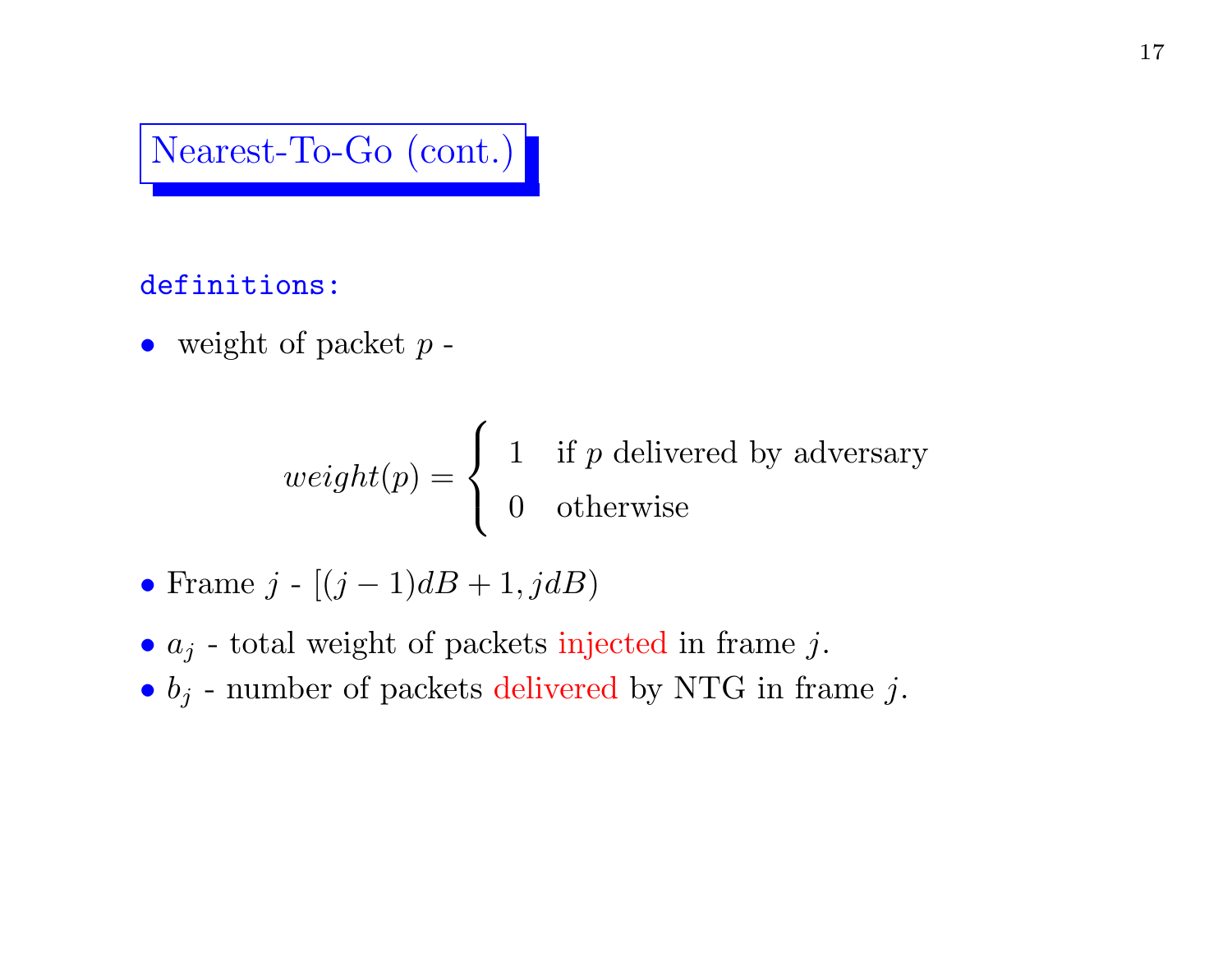## Nearest-To-Go (cont.)

$$
\text{Lemma: } \forall j, \ b_j + b_{j+1} \ge \min\{a_j, B\}.
$$

#### Proof:

### case 1: NTG stores at some time in frame  $j \, B$  packets.  $b_j + b_{j+1} \geq B$ .

case 2: During all of frame  $j$  NTG stores less than  $B$  packets. No packet is dropped during frame j. A t the end of frame j, NTG has at least  $a_j - b_j < B$ packets.

$$
b_{j+1} \ge a_j - b_j; \, b_j + b_{j+1} \ge a_j.
$$

#### $\Box$

Lemma:  $\forall j, a_j \leq 2mdB.$ 

#### Proof:

At most  $m \cdot dB$  delivered during frame. At most  $mB$  stored in buffers at the end of frame.

 $\Box$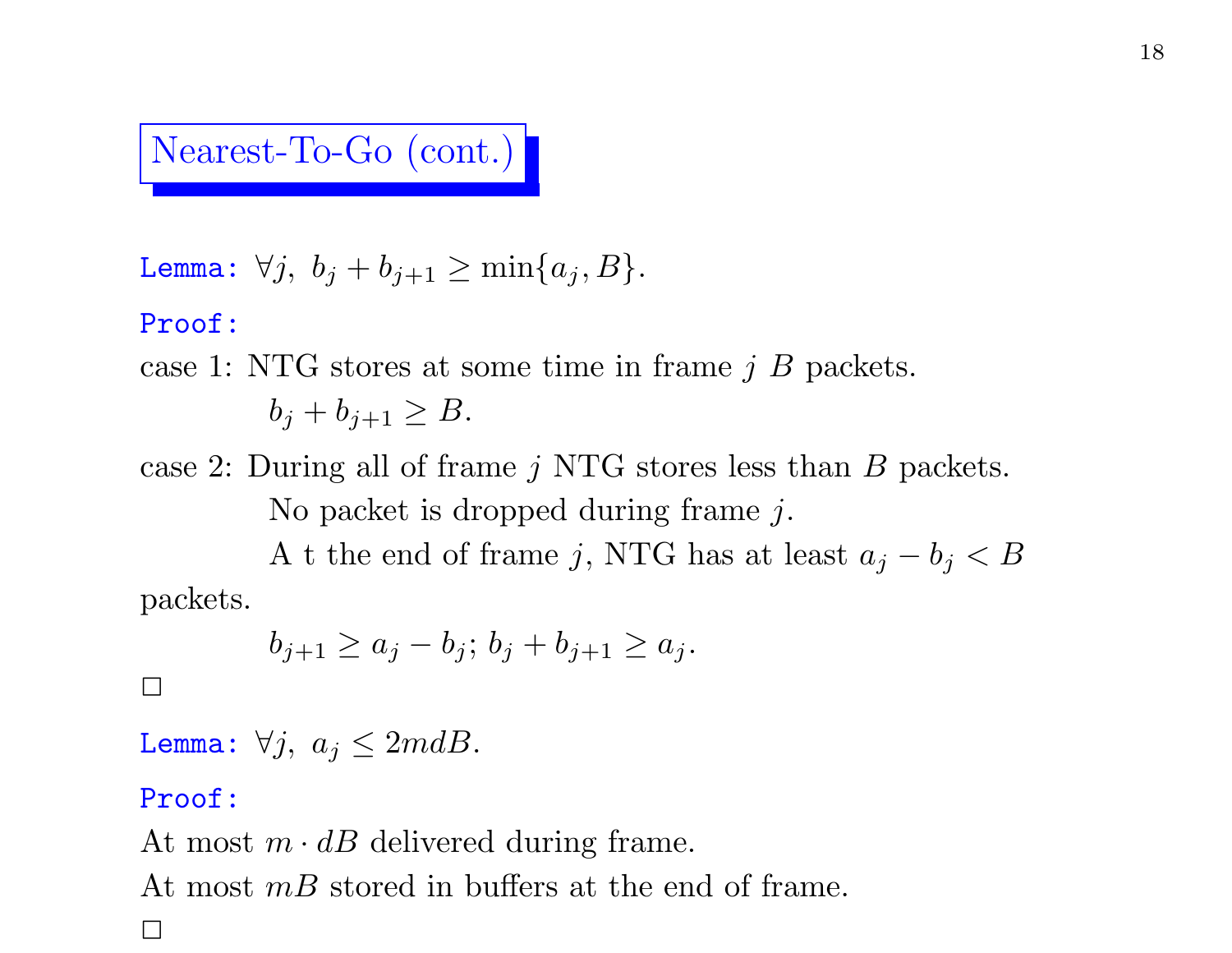# Nearest-To-Go (cont.)

**Theorem:** 
$$
NTG^t \ge \frac{ADV^t}{4md} - B
$$
.

#### Proof:

$$
NTG^{t} = \sum_{j=1}^{s} b_{j} \ge
$$
  
\n
$$
\frac{1}{2} \sum_{j=1}^{s-1} (b_{j} + b_{j+1}) \ge
$$
  
\n
$$
\frac{1}{2} \sum_{j=1}^{s-1} \frac{a_{j}}{2md} \ge
$$
  
\n
$$
\frac{ADV^{t}}{4md} - B
$$

 $\Box$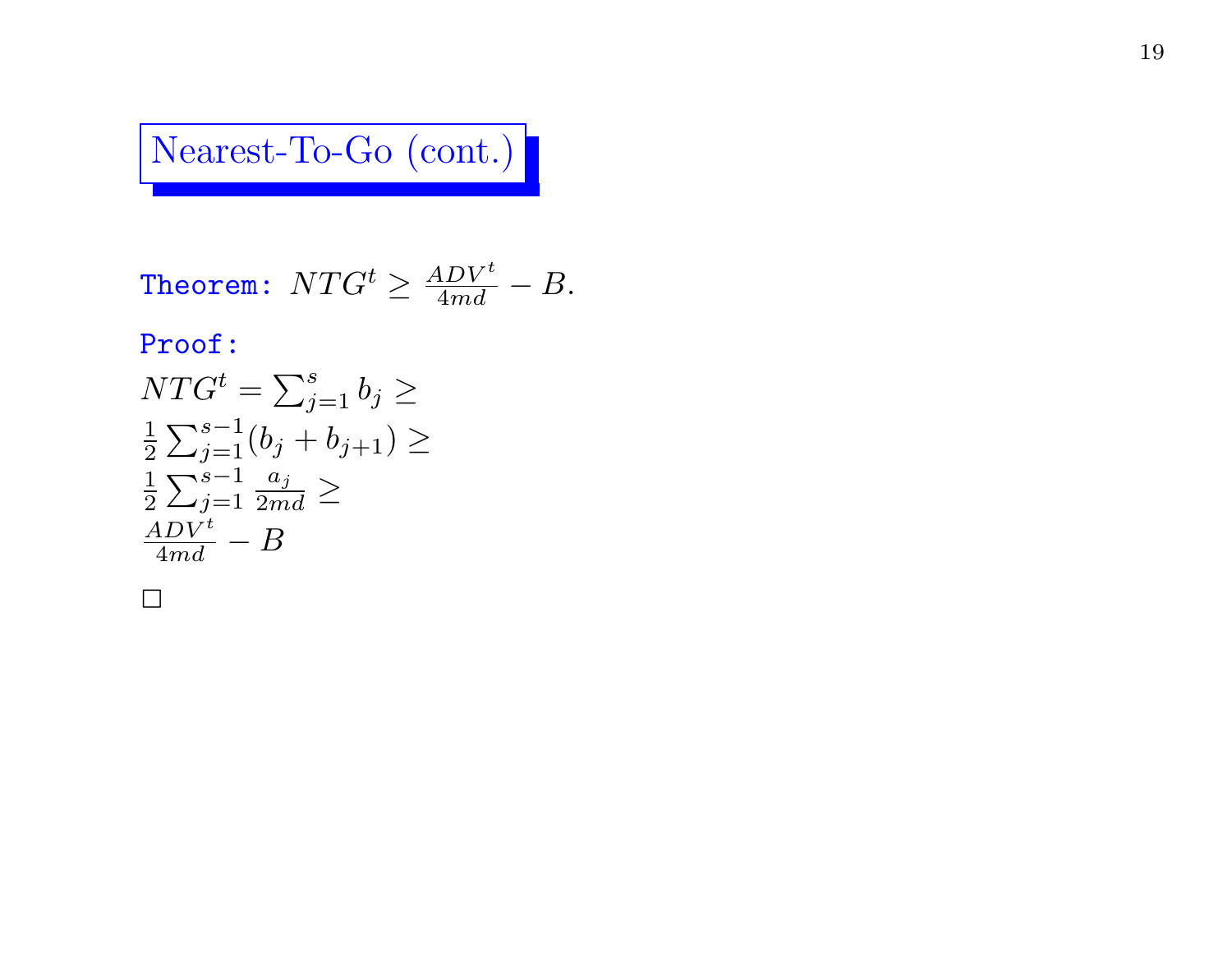# FTG not competitive on the cycle

- Unidirectional cycle of  $n$  nodes,  $[0, n-1]$ .
- $\forall t, \forall i$ , inject at i a packet with destination  $(i + 2)$  mod n.
- Adversary can deliver (roughly) half of all the packets.